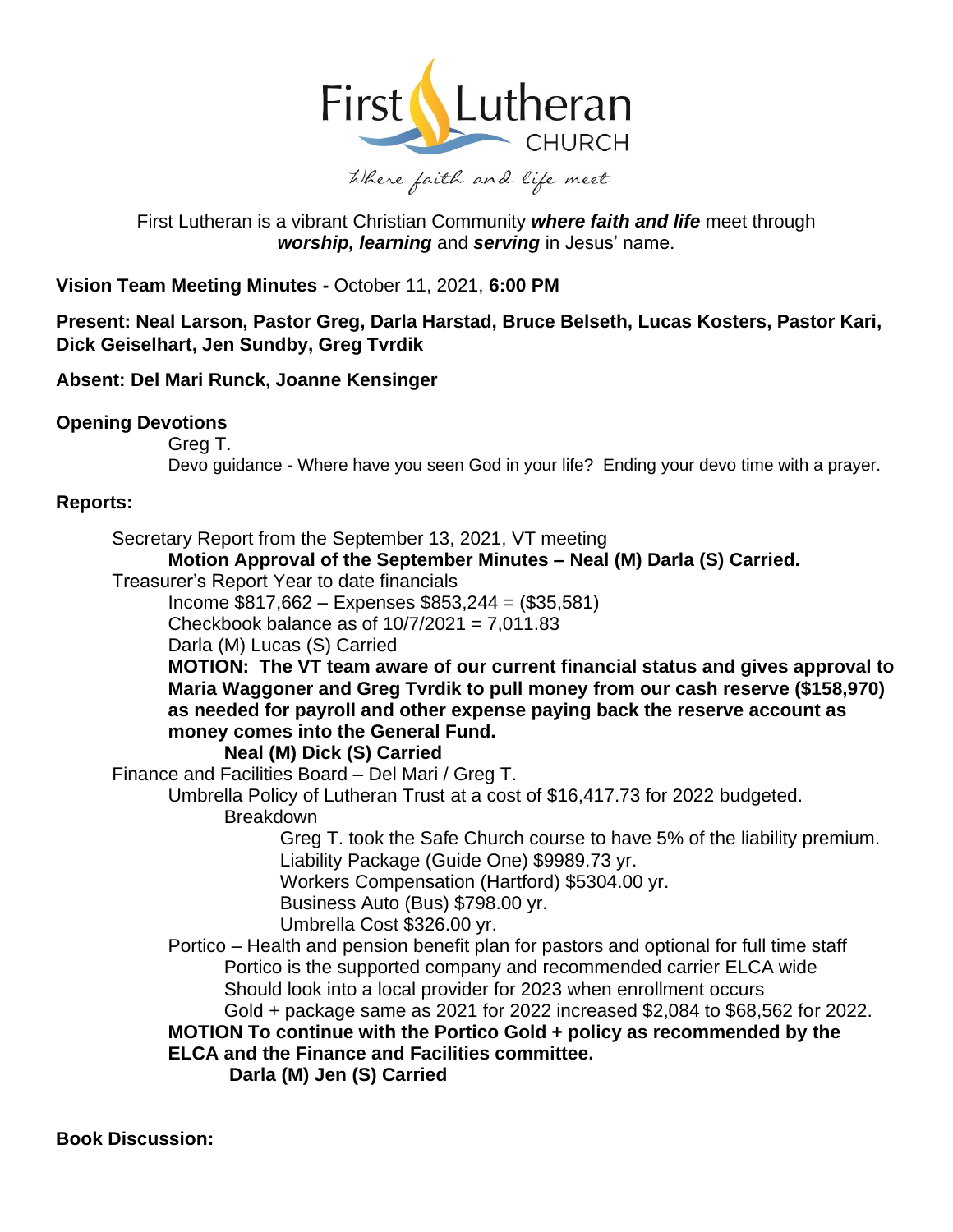Imagining a New Church, Chapter 6 – Pastor Greg

Our chapter focuses on how the church often has said, "all are welcome" but in reality, placed qualifiers or certain expectations on its members.

- How do we as a congregation affirm who we are?
- What are some of the things that get in the way of us being able to do that? • What is your "take away" from this chapter?

Personally, could we be more open to what is around us and who is around us.

# **Updates:**

### **Call Committee Update – Jen**

Preparing the Ministry Site Profile (MSP)

By 10/22 they want the MSP available to Ganelle Netland

Will be ready for review and out to the VT for approval and make any changes that need to be made prior to going to the Synod. Filed and then be open to applicants

Could be an email vote that would arrive around October 22

Still meeting every week

Reverend Janel Netland will be supporting the group and working with the group to finalize the MSP

### **Stewardship 2022 / Plan for Giving – Theme - We Walk by Faith - Greg T./ Pastor Greg Boards – Setting the course for Boards and Vision Team – Dick / Jen**

- Communications Are we connecting to the people of First the right way and most effective way?
- Learning Connection and how we can connect
- Serving Advent Wreath project
- Worship Planning on things with Advent
- Finance and Facilities Board formed and has been filled out met in late September going over the goals of the board and will be working on the Budget for 2022.

Call committee sees the need to have the boards in place and functioning prior to the candidates coming in so they can be told on how the boards and working and functioning.

Giving a quick update of each board at the Vision Team meetings going forward

Is there a structure of meeting with the staff and who has the ability of who can make the decision and what is needed going forward?

It is key in areas where the staff has taken ownership. How will that move forward and we as a VT need to provide that clarity to the boards. What is the board portion of the "big picture".

What should be the objective of the next meeting. How do we do wins and keep us moving forward bringing clarity. We have some new and increased energy to bring to the next level. We need to tighten and align the boards and connect the dots and take the steps for this to become more rewarding and fulfilling. How can we clarify the key pieces giving direction and guidance through the transition?

How would each of us as VT members see the boards' function? This is an opportunity and a new way forward and how do we approach this.